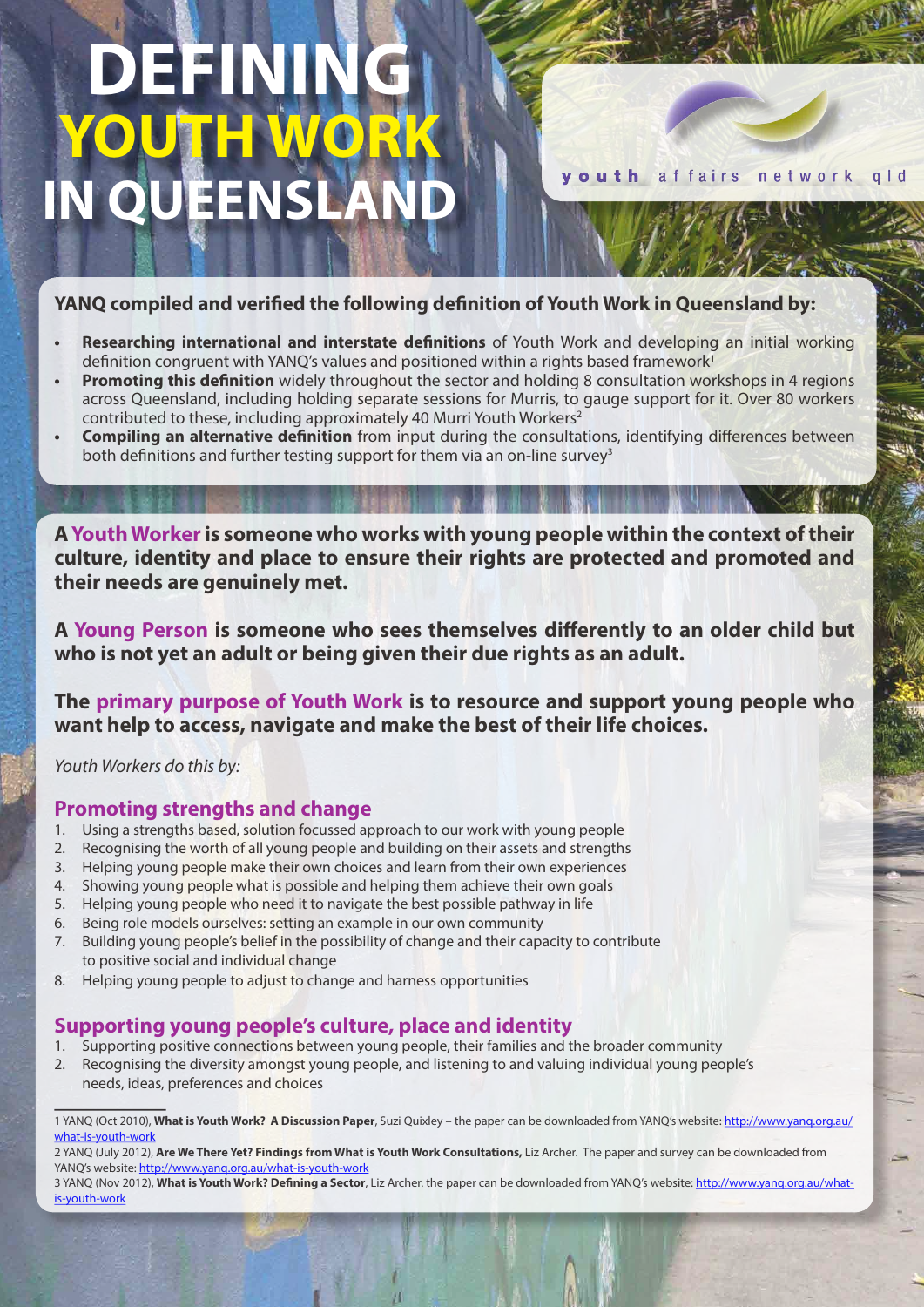- 3. Supporting the development of young people's identity as an individual, within their family and as part of broader communities
- 4. Encouraging and supporting young people to take responsibility as active global, national and local citizens
- 5. Advocating for young people within their family and community
- 6. Recognising the integral relationship between young people and their family, community and society
- 7. Recognising that young people identify with a range of different cultures and supporting them in developing their own cultural identity
- 8. Helping parents, adults and elders to understand young people

#### **Working ethically**

- 1. Being conscious of our structural power and influence as a Youth Worker, and not taking power over young people
- 2. Particularly recognising the cultural context of marginalised young people and taking responsibility for learning to work in a culturally appropriate way
- 3. Being responsible for what we do with or for young people and their families and being able to justify why we do it
- 4. Being clear about our ethical responsibilities to ourselves, young people, families, communities, our organisation and within the broader sector
- 5. Being proud of our identity as a Youth Worker: supporting one another, seeking to ensure new colleagues understand what Youth Work means and educating other workers or services about young people and about our role

#### **Meeting young people's needs**

- 1. Providing proactive and holistic support to young people
- 2. Providing young people with linkages to other services and supporting them in accessing these
- 3. Providing practical, useful support to address young people's real situations and needs including being able to provide consistent, longer term services for

young people who may require more intensive support

- 4. Using an integrated and broad range of models, tools and approaches consistent with providing youth centred, culturally appropriate services and supports. This includes community development and peer based projects as well as personal support
- 5. Providing flexible support for young people outside formal, statutory systems

#### **Providing informal, youth centred support**

- 1. Working at the young person's pace
- 2. Maintaining young people's confidentiality
- 3. Remaining open-minded about people's backgrounds and circumstances and treating each situation individually
- 4. Providing youth centred services and supports in a friendly and informal way
- 5. Being there for young people
- 6. Genuinely caring about young people
- 7. Supporting youth led and youth participation activities

#### **Promoting young people's rights and empowerment**

- 1. Respecting and promoting young people's rights
- 2. Supporting young people's voices to be heard within their families and the broader community
- 3. Being solid and proud defenders of "youth culture:" challenging negative assumptions made about young people in our communities
- 4. Encouraging and supporting young people to be agents of change – both individually and collectively at both a personal and social level
- 5. Helping young people to understand their rights, and resourcing young people to address breaches of their human rights
- 6. Lobbying the government to improve the situation for young people
- 7. Promoting the actual and potential contributions of young people to the wider community
- 8. Advocating young people's right to actively participate in community life and access their fair share of community resources

#### **Values underpinning Youth Work**

Youth Work is deliberately values based. The values upheld by Youth Workers are those consistent with rights based, young person driven, culturally relevant Youth Work (e.g. respect, trust, honesty, empowerment, fairness).

#### **Concluding statement**

*Youth Workers recognise that working to genuinely empower young people will inevitably require a higher than usual level of commitment, self-examination and a willingness to grapple with social issues affecting marginalised young people. It will require clear articulation of the multiple social advantages of enabling active civic participation by young people and undertaking community development – in particular, the social value of contributing toward a vibrant, genuinely inclusive democracy in Queensland.*

*Youth Affairs Network Qld 2012*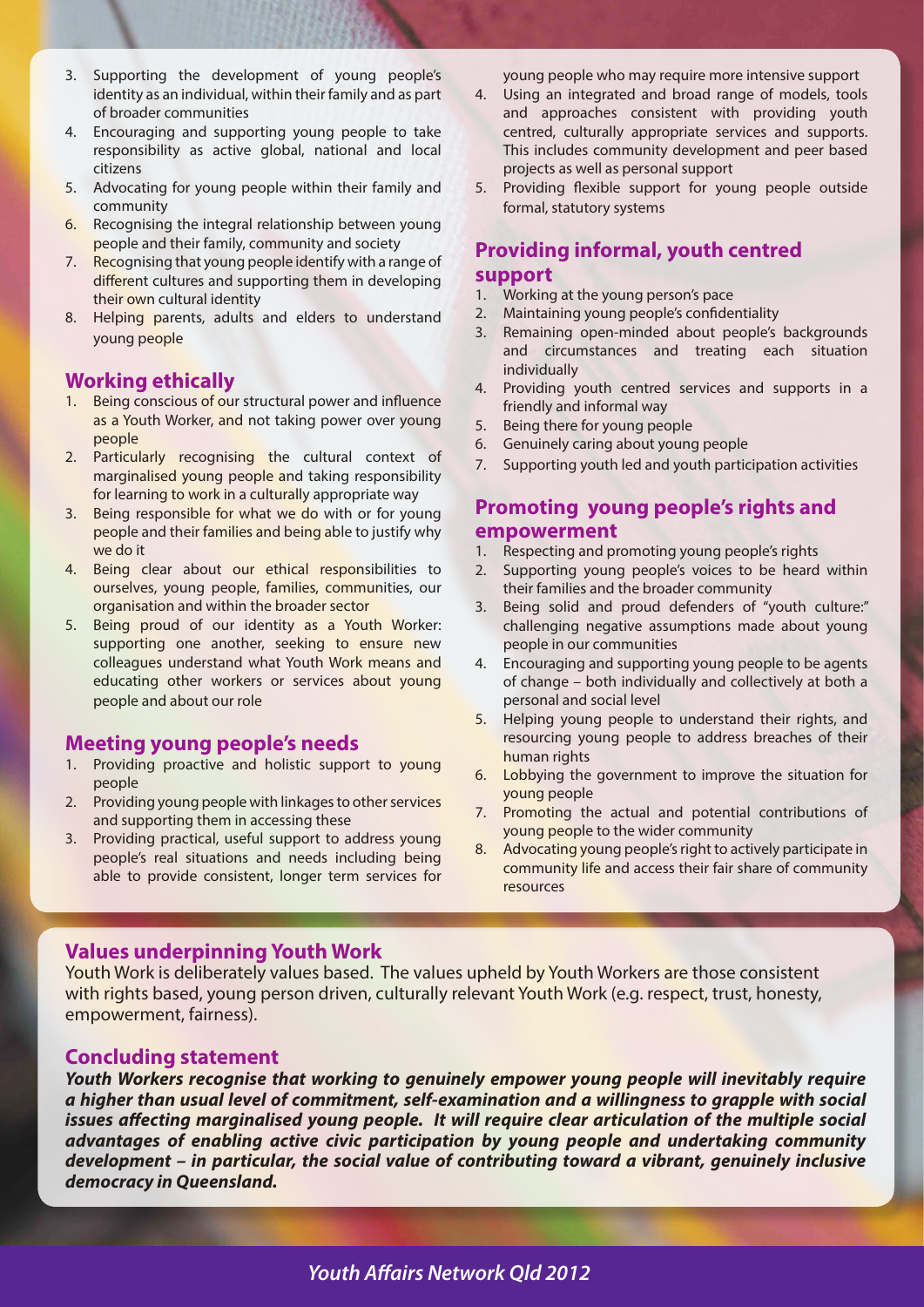

**Murri youth work includes and supports the statements and principles made in the overall (or general parts) of the definition.**

**Murri Youth Work also includes:**

**Following Murri traditions, laws and protocols and respecting the full diversity of Aboriginal and Torres Strait Islander cultures in Australia**

### **Being solid and proud defenders of "Murri culture". Challenging assumptions made about Murris and Murri youth in our communities.**

- 1. Persisting in supporting pride in being Murri. Holding out against the constant barrage of "whiteness" at school and in other places and encouraging young Murri pride in their "blackness" and cultural identity
- 2. Supporting and learning from the aunties and nannas who are growing up lots of family
- 3. Seeking to involve elders and extended family where possible and linking young people in with supportive family members
- 4. Recognising that Murri Youth Work is often about a search for identity and helping heal transgenerational traumas resulting from parents and grandparents being grown up within white institutions and not being allowed to speak our language or practice our cultures: as well as being culturally traumatised these parents have little knowledge of how to grow up their own children. Murri Youth Work therefore includes strengthening and healing family connections where possible. Murri Youth Workers play a critical role in modelling appropriate behaviour within communities and often take on a closer relationship with young Murris, including being seen as "Aunty" or "Uncle." This

must be understood and accepted by the broader Youth Sector

- 5. Advocating for young Murris within their families and communities
- 6. Playing a broker or bridging role between young people and their families/communities and encouraging both to understand the other's perspectives

#### **Recognising that cultural mentoring is an essential part of Murri Youth Work** *For Murris this means:*

- 1. Supporting one another as Murri Youth Workers no matter where we come from
- 2. Finding our own cultural mentors & seeking their guidance
- 3. Finding out whatever we can about our family history and cultural backgrounds, especially if these have been taken from us
- Being prepared to act as strong role models for young Murris and within our Murri families and communities
- 5. Doing what we can to educate others about Murris and working with young Murris

#### *For others working with young Murris it means:*

- 1. Seeking and accepting cultural and other guidance from local Murris
- 2. Respecting cultural contexts or protocols without the need to question them
- 3. Accepting that you will rarely have the relationship that Murri Youth Workers have with young Murris, doing whatever you can to acknowledge and support their cultural development as Murris, and finding the best ways to offer what you can as non-Indigenous workers

**Painting: Gavin Tyson**

*Summary: Defining Youth Work in Queensland*

<u>. . . . .</u>